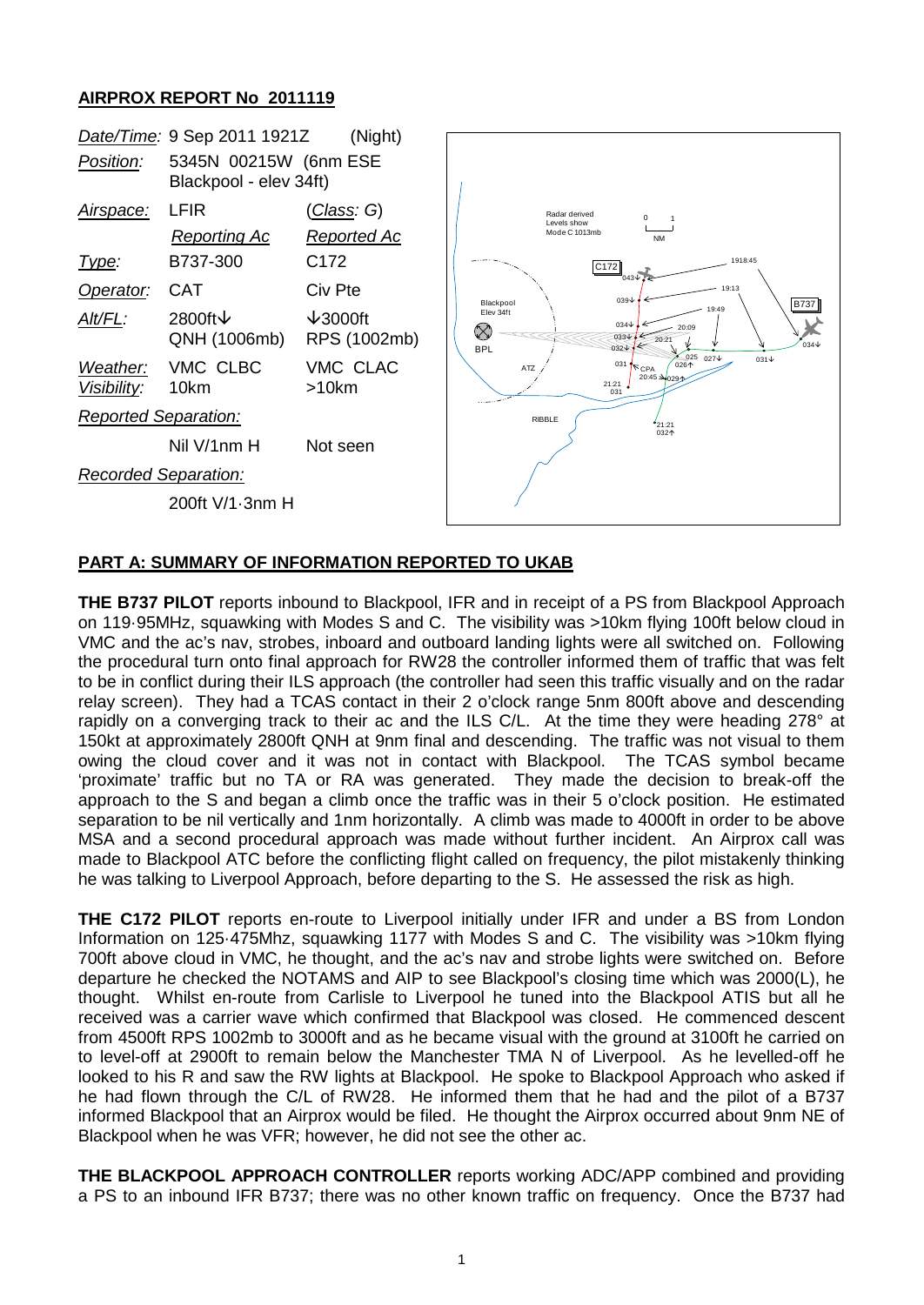completed the procedure turn for the ILS/DME RW28 he saw from the VCR an ac routeing S crossing the RW28 approach. This correlated with a contact observed on the ATM crossing the FAT at 6nm descending through altitude 4000ft. He passed the information to the B737 flight stating he wasn't using a surveillance derived service although he could visually see the ac from the VCR which correlated to the ATM information; the crew reported, "we see him on TCAS 800ft above". The B737 crew elected to turn away from the traffic before it presented a TCAS RA. Once the crew were happy to take further instructions they made another approach and landed safely. Information on the conflicting ac, the C172, came from its pilot's later erroneous call on frequency against its D/F trace, the pilot's position confirmation and the London FISO, who apparently had the C172 flight under a BS, not realising that Blackpool was open. The B737 crew advised that they were filing an Airprox.

**THE SWANWICK FISO** reports working the C172 flight from N to S from Carlisle to Liverpool at 5000ft RPS 1002mb. He requested the flight's intending routeing and the pilot responded via Kirkby VRP. A BS was applied and the flight was given the Liverpool Wx. The pilot reported an initial descent to 3900ft then further to 2000ft and when the flight was slightly S abeam Warton (as seen on the FID) he suggested the flight transfer to Liverpool 119·85Mhz. He was relieved for a break several minutes later. The oncoming FISO moments later told him that Blackpool had called to say that a B737 flight had had an Airprox with a 1177 squawk whilst it was on approach to RW28 triggering a TCAS RA, he thought. He later spoke to the Blackpool controller who advised that they were operating procedurally at the time but had a limited display showing the 1177 squawk.

**ATSI** reports that the Airprox occurred at 1920:22 UTC, in Class G airspace, 6nm on the final approach to RW28 at Blackpool Airport.

The B737 was an IFR flight inbound to Blackpool Airport from Palma and C172 was operating IFR inbound to Liverpool from Carlisle and in receipt of a BS from London FIS (N) on frequency 125·475MHz.

CAA ATSI had access to area radar recordings, together with RT recordings from Blackpool Approach and London FIS, together with written reports from the 2 crews, the Blackpool controller and the London FISO.

METAR: EGNH 091820Z 19008KT 9999 SCT030 18/15 Q1006= METAR: EGNH 091850Z NIL= METAR: EGNH 091920Z NIL= METAR: EGGP 091920Z 20010KT 9999 SCT033 BKN044 19/16 Q1006=

Official night at Blackpool calculated from the UK AIP GEN 2-7-2 was 1915 UTC.

The C172 pilot's written report indicated that the pilot had checked the UK AIP which showed that Blackpool closed at 2000 (Local time). The UK AIP page AD 2 -EGNH-1-5, states:

'Hours of operation: Winter 0700-2100 and Summer 0600-2000.'

The C172 pilot's written report indicated that the pilot had tuned into the Blackpool ATIS and received a carrier wave only, which the pilot indicated, confirmed his belief that Blackpool was closed. (The B737 flight later reported in receipt of ATIS 'F').

The C172 pilot contacted London FIS at 1840:20, reporting 15nm S of Carlisle at an altitude of 4500ft and, requesting a BS. The C172 flight was instructed to squawk 1177 (FIS) with Mode C. This was acknowledged. At 1854 the C172 pilot reported climbing to an altitude of 5000ft and at 1857 London FIS passed the C172 pilot the Liverpool Wx, '1850 17006KT 130V190 9999 SCT033 BKN042 19/16 Q1006='. The pilot acknowledged the QNH 1006. At 1908 the C172 pilot passed an ETA for Liverpool as 1934.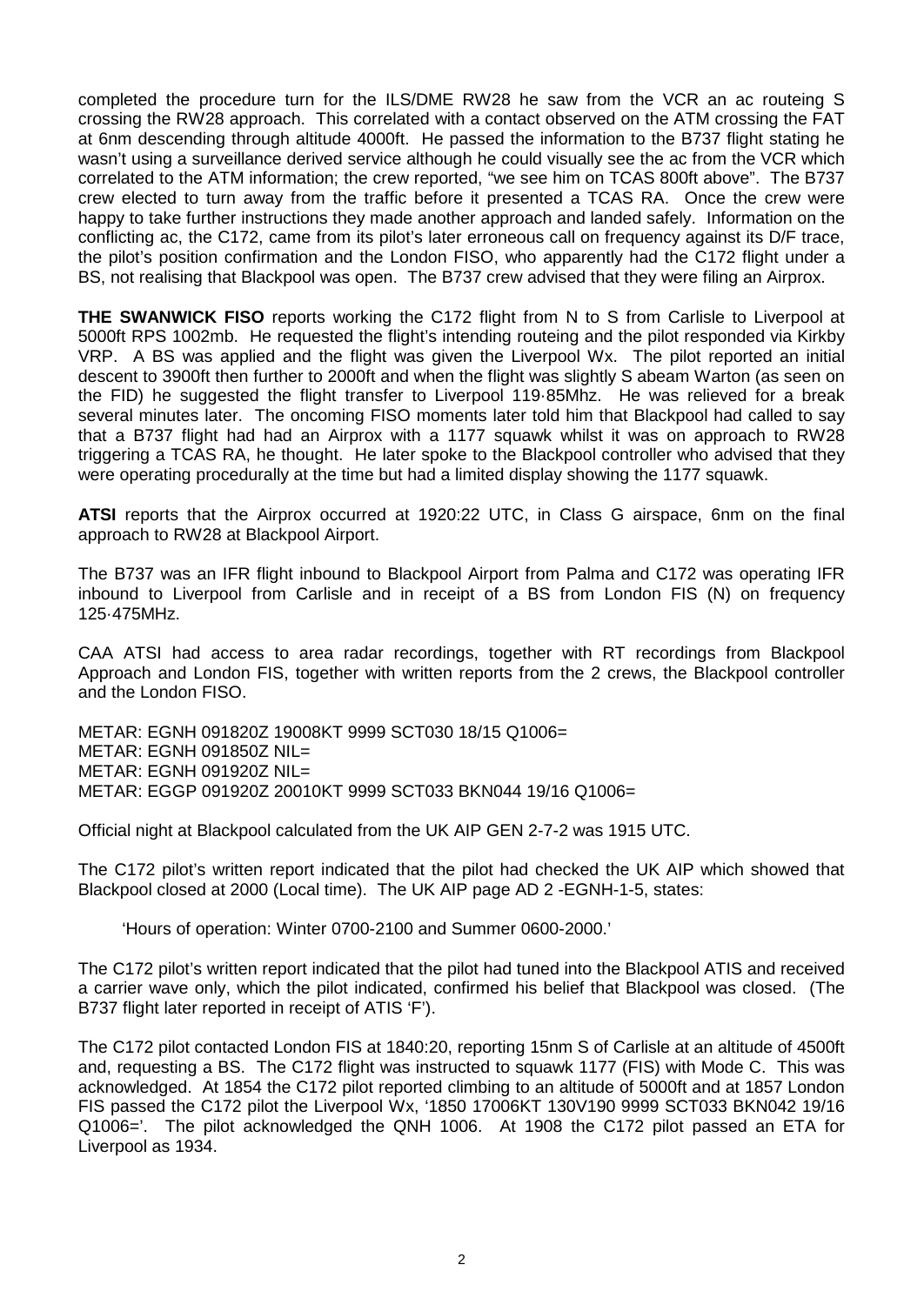At 1909:22, London FISO advised the C172 pilot that the flight details had been passed to Liverpool. At 1910:28, the C172 pilot confirmed a routeing to enter the Liverpool CTR at Kirkby VRP and the FISO asked the pilot to report 5nm before Kirkby.

At 1911 the B737 flight contacted Blackpool Approach, in receipt of ATIS information 'F' descending to FL050 on course to BPL(NDB). The B737 crew confirmed that the ac had left CAS and a PS was agreed. The B737 was given further descent to an altitiude of 3000ft on QNH 1006. The B737 crew reported 5nm S of the BPL(NDB), passing 7000ft for 3000ft and was cleared for the ILS/DME procedural approach to RW28.

At 1914:34, the B737 crew reported beacon outbound passing 6500ft descending to 3000ft. The controller asked the B737 crew to report procedure turn complete. (The ILS/DME procedure has an outbound QDR of 098° from the BPL and at 6 DME a procedure turn L to establish inbound on the LOC QDM 278° from the N.)

At 1915:54, the radar recording shows the B737 outbound in the procedure indicating FL058 (converts to an altitude of 5611ft on QNH 1006 with 1mb equal to 27ft). The C172 was 6·7nm N of the B737, indicating FL053 (altitude 5111ft QNH).

At 1916:20, the C172 pilot reported to London FIS that he was descending to an altitude of 2900ft. The C172 pilot's written report indicated that he commenced a descent from 4500ft to 3000ft and that at 3100ft the pilot became visual with the ground. The pilot indicated that he then decided to continue descent to 2900ft in order to remain below the Manchester TMA to the N of Liverpool.

At 1916:48, the Blackpool controller instructed the B737 flight to descend with the procedure.

At 1918:47, the Blackpool controller passed TI to the B737 crew regarding an ac observed visually from the VCR that appeared to be crossing final approach at 5nm. At 1919:10, the B737 crew reported the traffic on TCAS 800ft above the B737 at an altitude of 3700ft. The B737 crew then reported established at 9 DME. The controller cleared the B737 to land.

At 1919:49 the B737 crew requested to break-off the approach to the L owing to traffic 600ft above and descending. This was approved and the B737 crew reported turning L onto a heading of 120° and the controller approved a climb to 4000ft. The radar recording shows the B737 at 8nm from touchdown indicating FL027 (2511ft QNH). The C172 is indicating FL034 (3211ft QNH) and crossing from R to L, in the B737's 1230 position at a range of 3nm.

[UKAB Note (1): By 1920:09 separation has reduced to 2nm, the B737 has just levelled at FL025 (2311ft QNH) with the C172 in its 12 o'clock, descending through FL033 (3111ft QNH). Twelve seconds later at 1920:21, the radar recording shows the B737 having commenced a L turn and climbing through FL026 (2411ft QNH), with the C172 indicating FL032 (3011ft QNH) and crossing the RW28 approach, 1·6nm to the W of the B737, which then steadies on a track of 190°, parallel to that of the C172. The CPA occurs at 1920:45, the C172 level at FL031 (2911ft QNH) with the B737 1·3nm to its SE climbing through FL029 (2711ft QNH), 200ft below. Thereafter the horizontal separation increases slowly whilst the vertical separation decreases as the B737 climbs through the C172's level.]

At 1922:02 the C172 pilot advised London FIS that he was descending to 2000ft and at 1922:17, London FIS suggested the C172 flight contact Liverpool on frequency 119·850Mhz and change the squawk to 7000.

At 1924:10, the C172 pilot inadvertently called Liverpool on the Blackpool Approach frequency. When questioned, the C172 pilot confirmed that he had crossed the Blackpool approach working London FIS. The B737 pilot confirmed that he would be filing an Airprox and the C172 pilot acknowledged and apologised before being advised to transfer to Liverpool.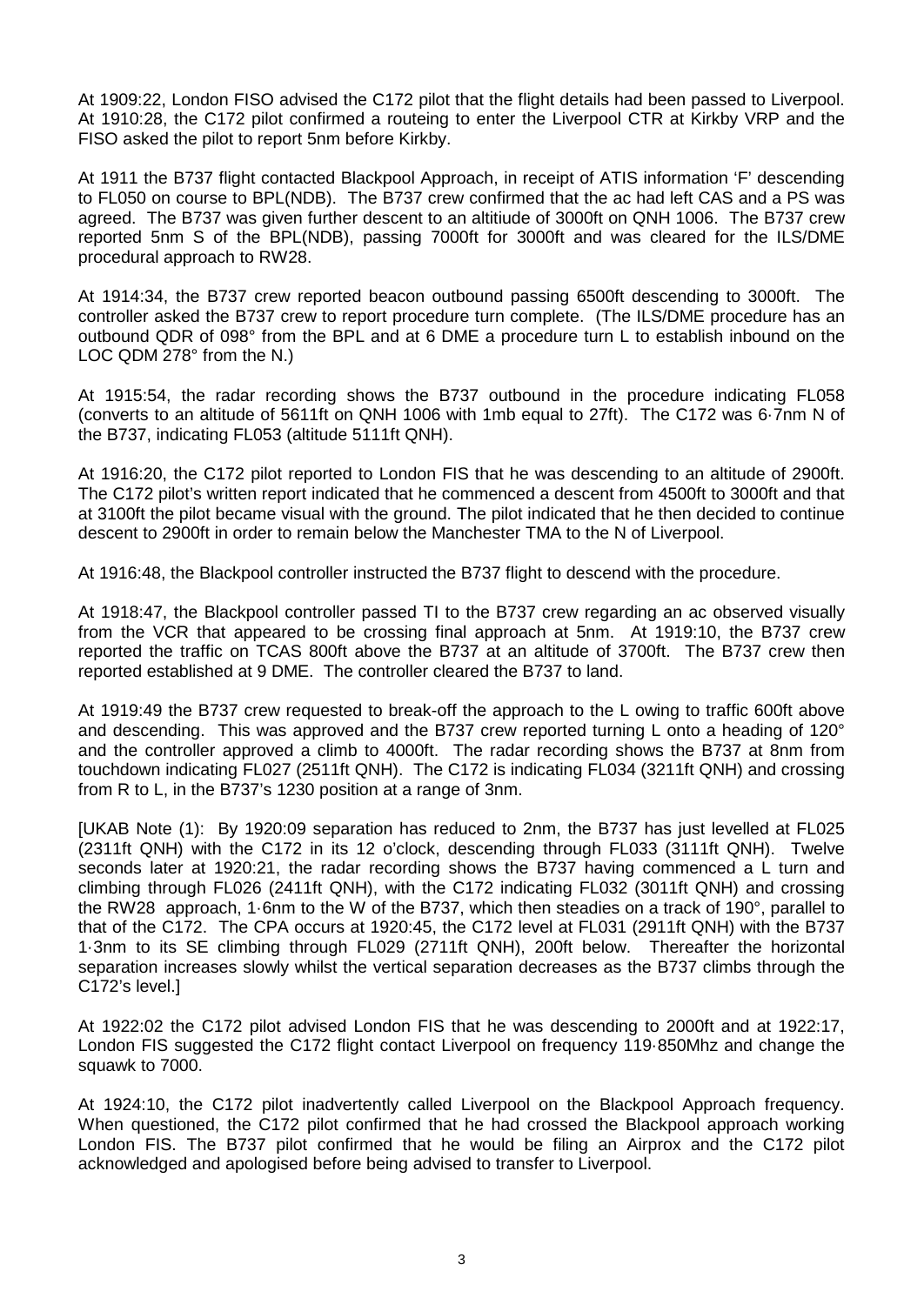At 1925:11, the C172 pilot again called Liverpool, on the Blackpool frequency. This was corrected by the controller and the C172 flight changed frequency to Liverpool.

The B737 continued on the heading until clear of conflict and then routed to the BPL(NDB) and completed a further instrument procedure to land without further incident.

The B737 flight was in receipt of a PS from Blackpool Approach. The controller was not aware of the C172 in transit but observed an unknown ac from the VCR and passed TI which alerted the B737 crew, who reported observing traffic on TCAS. CAP 774, UK Flight Information Services, Chapter 5, Page 1. Paragraphs 1, states:

'A Procedural Service is an ATS where, in addition to the provisions of a Basic Service, the controller provides restrictions, instructions and approach clearances, which if complied with, shall achieve deconfliction minima against other aircraft participating in the Procedural Service. Neither traffic information nor deconfliction advice can be passed with respect to unknown traffic.'

The C172 flight was in receipt of a BS from London FIS. CAP 774, UK Flight Information Services, Chapter 2, Page 1. Paragraphs 1 & 5, state:

'A Basic Service is an ATS provided for the purpose of giving advice and information useful for the safe and efficient conduct of flights. This may include weather information, changes of serviceability of facilities, conditions at aerodromes, general airspace activity information, and any other information likely to affect safety. The avoidance of other traffic is solely the pilot's responsibility.'

The C172 flight descended from 4500ft and became visual with the ground at 3100ft. It is not clear if the C172 flight was IMC, or above cloud at this point although the controller could see the C172 from the VCR. The radar recording shows that the C172 was passing 3300ft as it crossed through the approach for RW28. CAP774, UK Flight Information Services, Chapter 5, Page 1. Paragraphs 1, states:

'Pilots flying in the vicinity of aerodromes, ATS routes, or navigational aids where it is known that a Procedural Service is provided, are strongly encouraged to attempt to establish RTF contact with the notified ATS provider'.

The C172 pilot had assumed that Blackpool was closed and had checked the Blackpool ATIS frequency, but did not attempt to call Blackpool Approach.

The Airprox occurred when the B737 operating IFR and in receipt of a PS came into close proximity with the C172 which was in receipt of a BS with London FIS. The B737 crew became concerned, when the TCAS showed the C172 as being proximate and the B737 crew elected to break-off their approach to by turning to the S.

The Blackpool Approach controller observed the unknown traffic from the VCR and on the ATM, which resulted in the controller passing an appropriate and timely warning to the B737 crew which may have assisted in their early detection of the C172 on TCAS.

The London FISO was not aware of the B737 and under a BS the FISO was not required to monitor the C172.

The C172 pilot considered Blackpool to be closed and did not attempt to establish contact with Blackpool Approach. This was most likely due to the pilot misinterpreting local and UTC time when checking the AIP entry for Blackpool, which states that in summer, the period of operation is 0600- 2000.